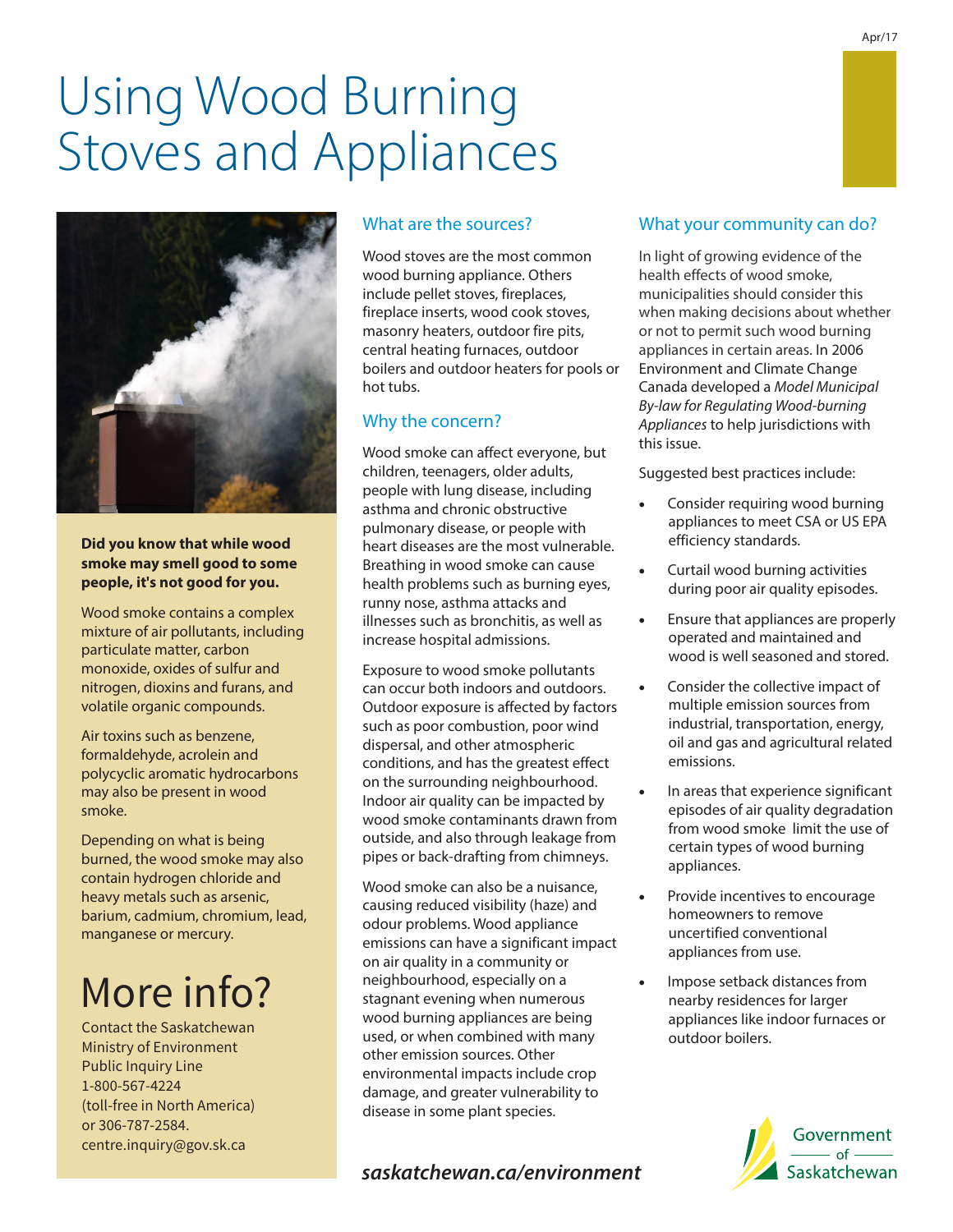Offer public outreach and education programs to raise awareness about the health and air quality impacts associated with wood burning and to educate homeowners on proper operation and maintenance of their wood burning appliances.

Individuals and businesses should contact local municipal offices before installing a solid fuel burning appliance for information on bylaws or other requirements.

# Operators of wood burning appliances can do the following:

#### **Choose the right equipment**

The heating efficiency of any wood heater depends on how completely it burns the firewood and how much of the fire's heat gets into the room (rather than going up the flue). Only use wood burning appliances that meet the Canadian Standards Association (CSA) emission criteria. Stoves manufactured before 1990 burn wood less efficiently. Newer wood burning appliances reduce emissions by burning most of the smoke right in the firebox. Advanced stoves manufactured according to these CSA standards have the following advantages over older, uncertified appliances:

- · Up to 55 per cent less toxic emissions
- · Up to 70 per cent fewer fine particulate emissions
- · At least 70 per cent more energy efficient
- Use 30-50 per cent less firewood for the same heat
- Reduce creosote build-up, hence reducing the risk of chimney fires
- · Save money, time and resources.

#### **Use an experienced installer**

The most dangerous wood stove installations are makeshift installations by untrained people. Errors in installation may not be visible, and problems may not be immediately apparent except only by a resulting home fire.

Wood-burning appliances should be installed by professionals and inspected and cleaned at least once a year by a technician certified under the Wood Energy Technical Training Program. These certified installers and chimney sweeps have gone through a rigorous training program that is recognized by the industry and by government.

Experienced professionals can also properly size and place equipment for the best heat distribution. A woodburning appliance that is sized and placed properly with a venting system that delivers adequate draft will reduce wood consumption, produce more usable heat, and reduce maintenance from inefficient fires.

Experienced professionals ensure there is proper wall and floor protection and required clearances to prevent material from self-igniting.

Contact your home insurance company prior to and after installing a wood stove. The money saved by heating your home with wood may be offset by the increase in your annual home insurance rate. Also, failure to inform your insurance company of a wood stove installation may void your insurance plan if you ever have to put in a claim.

#### **Know what you are burning**

Hard woods tend to have the most energy per cord, whereas soft woods like pine produce more emissions and deposits inside your chimney.

Split wood into pieces 15 cm in diameter or smaller for faster drying. Stack and store wood outdoors, off the ground, split side down, with the wood covered to protect wood from rain and snow yet the sides exposed for better air circulation.

Wood should be stored at least a season in advance of burning (3 to 6 months for softwood and 12 months for hard wood). Wood should have a moisture content of less than 20 per cent. Properly seasoned wood feels lighter than wet wood and sounds hollow when hit against another piece of wood (wet wood makes a thud sound).

Bring wood into your home as needed. The excess moisture found in green wood increases the relative humidity of the indoor air, which can lead to mould and mildew growth.

Buy and burn locally cut firewood to decrease the risk of transporting invasive forest pests to your property.

#### **Maintain wood stoves**

Inspect your stove or fireplace often to ensure a continued safe and cleanburning operation. Keep both your appliance and chimney in good clean condition. Watch your chimney for smoke. The sign of smokes indicates inefficient burn, potential buildup of creosote and money being wasted by having to burn more wood for the same heat.

Regularly remove ashes into a covered, metal container. Store the container outdoors on a nonflammable surface.

By operating and maintaining your wood-burning appliance correctly, you will:

- · reduce the amount of wood you need to heat your home;
- · reduce outdoor and indoor air pollution from wood smoke;
- · reduce the frequency of chimney cleaning; and
- · increase the convenience and pleasure of wood burning.

#### **Operate your wood stove**

Follow your appliance's operating instructions carefully. Newer energy efficient wood stoves or fireplace inserts have updated practices than previous stoves.

Burn only clean, seasoned wood, densified logs or firelogs. However, many wax and sawdust logs are made for open hearth fireplaces only. Check your wood stove or fireplace insert operating instructions before using artificial logs.

Burn small, hot fires -- they produce much less smoke than ones that are left to smoulder. For most new appliances, a smoldering fire is not safe or efficient.